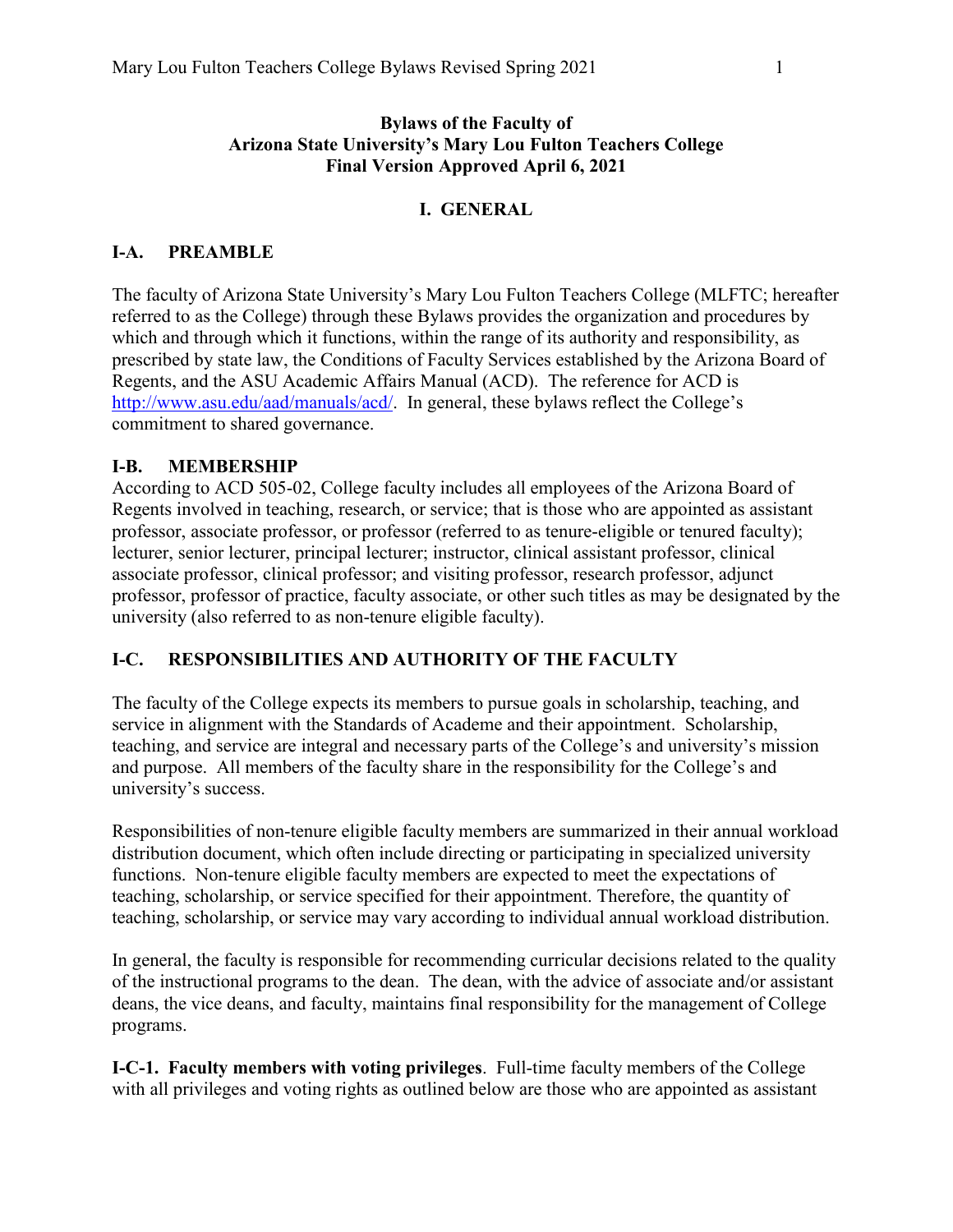professor, associate professor, or professor (referred to as tenure-eligible or tenured faculty); lecturer, senior lecturer, principal lecturer; instructor, clinical assistant professor, clinical associate professor, and clinical professor (also referred to as non-tenure eligible). Visiting professors, research professors, professors of practice, and faculty associates do not have such voting rights.

### **I-C-2. Rights and Duties of Faculty Members**

**I-C-2a. Scholarship**. Each tenure-track faculty member is responsible for developing and augmenting their scholarly competence. This includes conducting academic research or other creative activities and disseminating the results of this research. The quality of performance in this area will be considered in decisions relating to compensation, promotion and tenure, and retention. The academic freedom, as described in ACD 201, to pursue particular research or creative activity is the right of the faculty member.

**I-C-2b. Teaching and Service Assignments**. Faculty members have the responsibilities to carry out effective teaching and service duties and assignments, including committee assignments, student mentoring, and other collegial activities. The quality of performance in these areas will be considered in decisions relating to compensation, promotion and tenure, and retention. Faculty members have academic freedom, as described in ACD 201, when teaching courses subject to the course description contained in the catalog. In approved professional or state certificate programs, the course syllabi are developed by responsible faculty and core elements (objectives, alignment with external standards, and assessments that are part of related data reports) must remain as elements of the course.

**I-C-2c. Governance Functions**. Consistent with shared governance, faculty members have the right and responsibility to participate in the operation of their division and college. In addition to voting for representatives on elected committees, these rights of participation include, but are not limited to: contributing information to the performance evaluations of the dean, vice deans, and other administrators as specified by ACD 111-03; recommending approval and modification of the College Standards of Academe and Bylaws; recommending approval of promotion, tenure, probationary and annual review procedures; development of course requirements for both the undergraduate and graduate programs; participation in the recruitment of new faculty and administrators; providing advice on and assisting with recruiting priorities; and development of degree programs.

 **I-C-2d. Annual Performance Evaluation.** Each faculty member will be responsible for preparing a portfolio that meets the requirements for the annual performance evaluation in accordance with the principles, standards, and procedures detailed in the Standards of Academe and relevant Arizona Board of Regents and university policies. The portfolio addressing faculty annual performance is prepared in relation to the approved goals of the previous year and the Standards of Academe.

 **I-C-2e. Annual Goals.** Each tenure-track and tenured faculty member must submit for approval to their vice dean annual goals for the coming year pertaining to scholarship, teaching, and service. Each non-tenure eligible faculty member must submit annual goals consistent with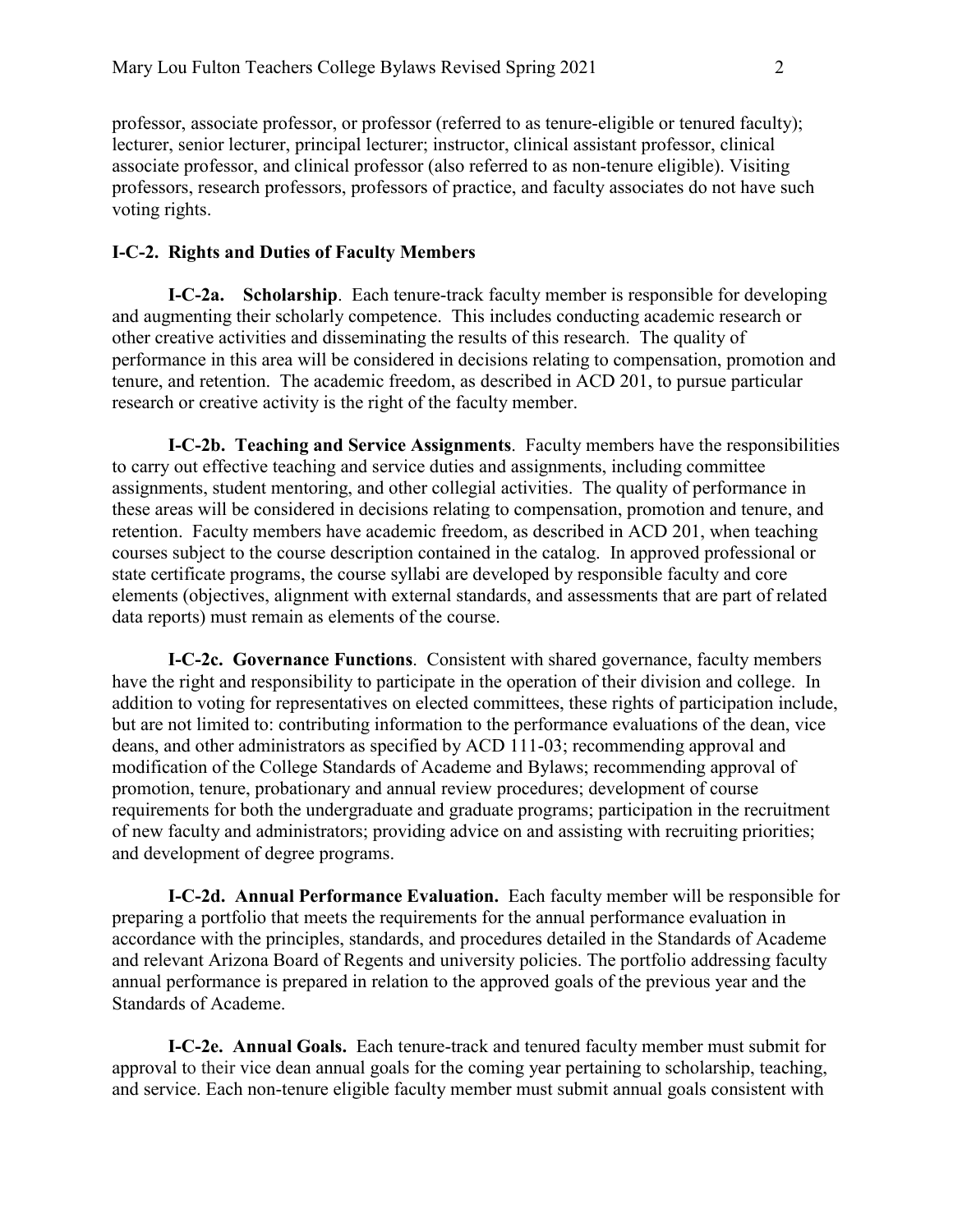the terms of the individual's annual workload distribution. In the event a disagreement arises between the vice dean and faculty member about the appropriateness of the goals, the vice dean makes the final decision.

**I-C-2f. Probationary Reviews.** Faculty members are responsible for preparing materials for probationary reviews according to the guidelines established by the Office of the University Provost and submitting those materials using the established university due dates provided in the annual schedule of personnel actions. Consult the college's Standards of Academe for additional details as well as the provost's website, [https://provost.asu.edu/index.php?q=promotion\\_tenure/probationary](https://provost.asu.edu/index.php?q=promotion_tenure/probationary) and other relevant material from the provost's website.

**I-C-2g. Promotion and Tenure Reviews.** Faculty members are responsible for preparing promotion and tenure materials according to the guidelines established by the Office of the University Provost and submitting those materials using the established university due dates provided in the annual schedule of personnel actions. Consult the college's Standards of Academe for additional details as well as the provost's website,

[https://provost.asu.edu/promotion\\_tenure/guidelines\\_pt\\_college](https://provost.asu.edu/promotion_tenure/guidelines_pt_college) and other relevant material from the provost's website.

**I-C-2h. Appeals and grievances***.* Faculty members have the right to grieve, without prejudice or retaliation, the outcome of personnel actions under the provisions of ACD 509-01 and ACD 509-02. However, only those circumstances listed as grievable by policy can be grieved. If a faculty member wishes to appeal a grievable decision, they should first attempt to resolve the matter with the vice dean either directly or through a university ombudsperson (ACD 509-01) using the process provided for in P19

[\(https://provost.asu.edu/policies/procedures/p19.html\)](https://provost.asu.edu/policies/procedures/p19.html), unless resolution is not appropriate for that decision as described in ACD 509-01. The appeal process for annual performance reviews is found in ACD 506-10.

## **I-D. RESPONSIBILITIES AND AUTHORITY OF THE DEAN**

The dean has primary administrative responsibilities for the faculty of the College. The dean is appointed by the University Provost of ASU in accordance with university policy. The dean serves at the discretion of the provost and performs such duties as the provost or their designee may assign. The dean has the overall responsibility for the operation of the College, including recruitment and development of personnel, budget, and academic divisions. The dean is the official representative and spokesperson for the College to the university administration and the external community.

**I-D-1. Teaching Assignments**. The dean will assure that vice deans facilitate production of course schedules that match course offerings to faculty members based on student and program needs, each member's qualifications, scholarly records, areas of interest, faculty member preferences, and regardless of faculty members' division appointments.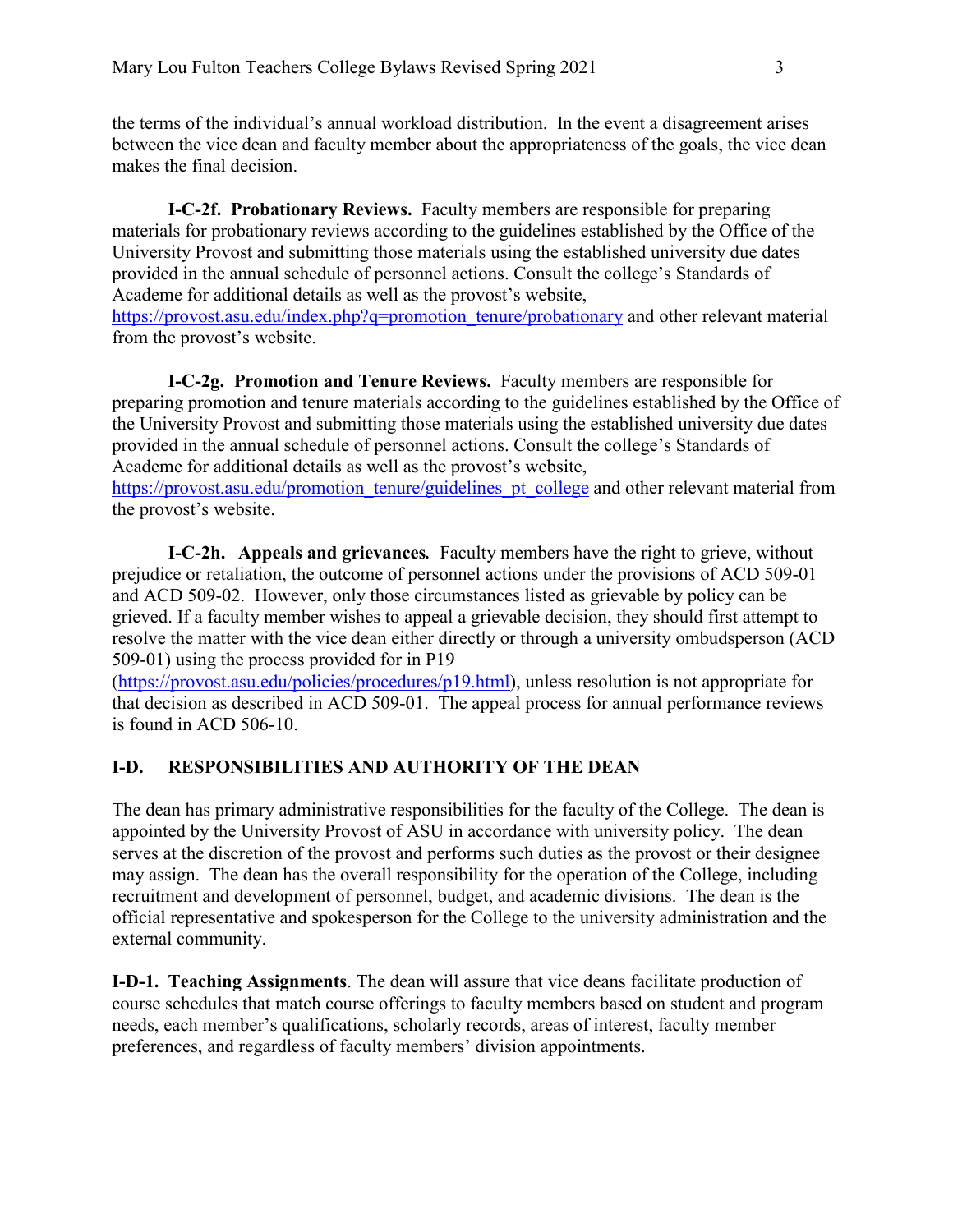**I-D-2. Service Appointments**. The dean or the dean's delegate recommends faculty members for campus or university committee assignments or community service and ensures that service appointments are equitably available to faculty members in the College. The dean will consult with vice deans and faculty members and take into consideration the faculty member's annual workload distribution in service, teaching, and scholarship in making such assignments.

**I-D-3. Salary Allocations**. The dean has overall responsibility to determine, approve, and perform any changes in salaries, as stated in ACD, and to ensure comparability of salaries across appointments. Any merit component of salary adjustments should be in accordance with the College's Standards of Academe and university guidelines, where the Standards of Academe conflict with university guidelines, the latter control decisions. Individuals on sabbatical leave are allowed to participate in the college's merit review system (ACD 705).

**I-D-4. Resource Allocation and Budget Oversight**. The dean has responsibility to allocate all resources required to support college operations and activities.

**I-D-5. Performance Evaluation.** The dean has the responsibility for initiating biennial or quadrennial evaluations as required of the vice deans and other college administrators. As part of this review, the dean must solicit faculty and academic professional input consistent with ACD 111-03 guidelines: Every other year for vice deans and at least every four years for the dean. Where appropriate in alternate years, the dean might request input into a performance evaluation of individuals filling such mid-management positions as associate/assistant/vice deans or center directors.

**I-D-6. Administrative Functions**. The dean has overall responsibility for administrative and managerial functions, including oversight of those functions delegated to vice deans. In addition to required faculty meetings, other college faculty meetings can be called at the discretion of the dean. Faculty members must be notified in writing at least two weeks prior to any faculty meeting, except those for informational purposes only or in extreme cases when meetings must be called on shorter notice. Minutes from faculty meetings and committee meetings should be distributed in a timely manner. Current and archived minutes should be posted electronically in an accessible location.

The dean has the authority to make decisions affecting the execution of College Bylaws. However, the dean will establish such policies in consultation with vice deans, the standing committee on governance and policy, and the faculty.

# **I-E. RESPONSIBILITIES AND AUTHORITY OF THE VICE DEAN**

**I-E-1. Title.** The title of vice dean is given to a tenured faculty member who is assigned leadership and administrative responsibilities for an academic division. A vice dean is appointed by the provost on recommendation of the dean after a search involving division faculty and as specified in ACD 111-01. The search will culminate in a recommendation to the dean by the search committee. The vice dean serves at the discretion of the dean and is charged with carrying out duties as assigned by the dean or the dean's designate.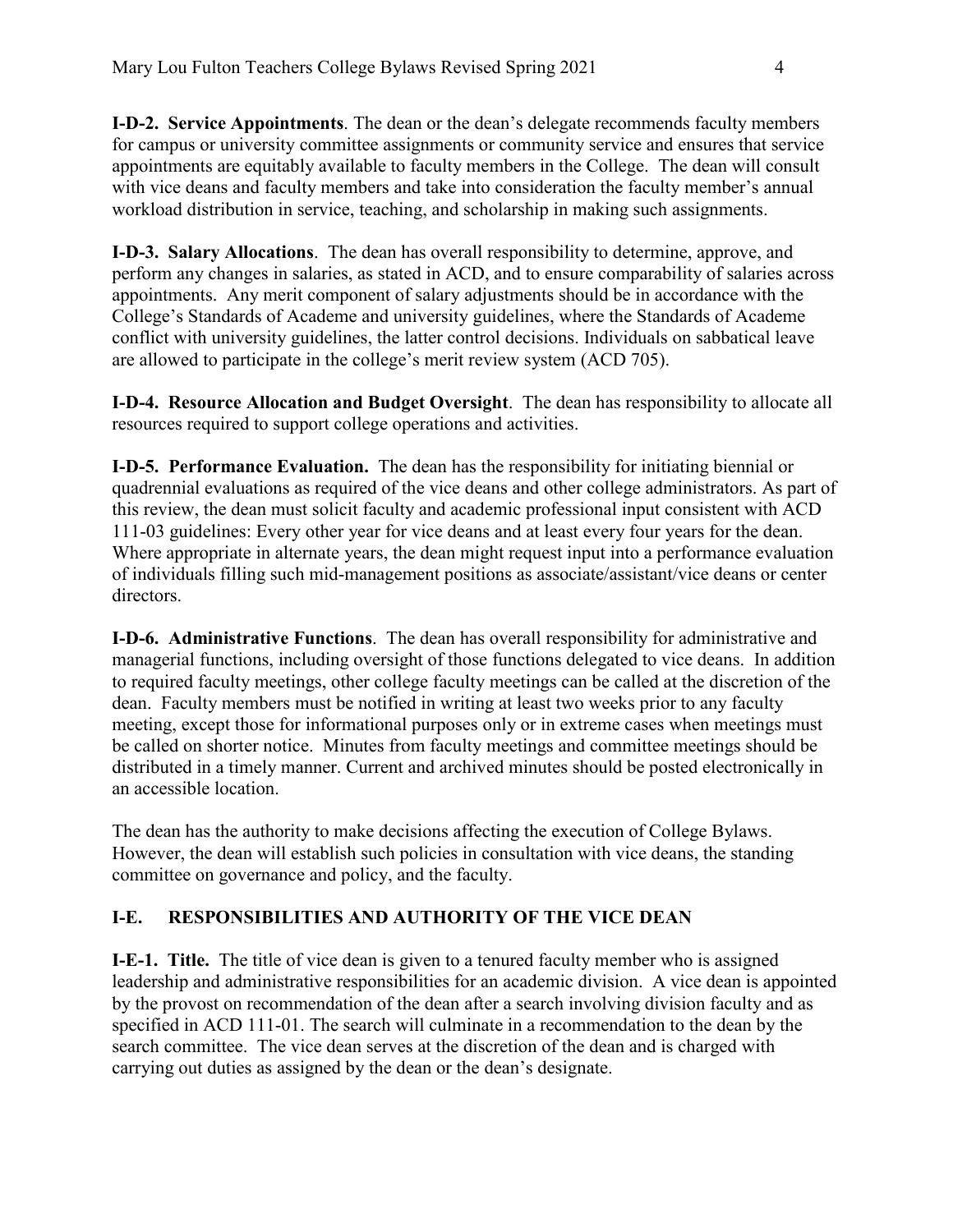**I-E-2. Duties.** The vice dean will have primary responsibility for managing the division's daily operations, including, but not limited to budget matters, personnel review issues, student issues, course staffing and scheduling, and strategic planning. In consultation with appropriate faculty members, vice deans have the overall responsibility to establish equitable teaching assignments of faculty members including, but not limited to course selection, number of courses, teaching times, and teaching assistance. Also, in consultation with appropriate faculty members, the vice dean is responsible for overseeing the further development of the curriculum and departmental programs, including faculty recruitment. The vice dean also represents the department in its business with other campus and university units and with the external community. The vice dean should work with division faculty members to create a productive and collegial atmosphere that encourages collaboration, excellence, and faculty development.

**I-E-2a. Probationary, Promotion, Tenure, and Sabbatical Evaluation Review Procedures.** The vice dean will conduct their review of the candidate's portfolio and prepare a report that includes their assessment of the candidate's strengths and weaknesses in relation to the Standards of Academe that provides a recommendation for or against the personnel action in question along with the reasons for this recommendation. As specified in ACD 506-04 and ACD 506-05, the vice dean forwards their report to the College Personnel Evaluation Committee for Tenure-Eligible Faculty members.

**I-E-2b. Annual Review.** The vice dean will evaluate each faculty member's portfolio and assign ratings for each area under review and overall performance. In addition to assigning ratings, the vice dean will write a description of the faculty member's achievements in relation to the approved goals and the rationale for assignment of ratings. Annual performance evaluations serve three distinct purposes: comply with Board of Regents requirements to encourage faculty to establish goals for continued academic progress; guide decisions about salary adjustments; and institute the first step in the post-tenure review process for tenured faculty. An annual review on progress toward tenure for probationary faculty may occur at the same time and be based on the same material as the annual performance evaluation; however, probationary reviews are prospective and reflect the academic unit's review of the candidate's future promise. Annual performance evaluations are retrospective. The procedures and standards used in annual performance evaluations must be consistent with but are different from those used in retention, tenure, and promotion reviews.

#### **II. VOTING MEMBERSHIP OF THE FACULTY**

Faculty members (as defined in these Bylaws in Section I-C-1) have the right to vote in matters consistent with their appointments, their job descriptions, and the guidelines for committee membership. This right includes areas identified here or elsewhere in the bylaws. Only tenured and tenure-eligible faculty can vote on matters related to scholarship including the scholarship sections of the Standards of Academe. Exceptions to this might include full-time faculty members who are on leaves of absence, including sabbatical leaves; those individuals do not vote while on leave*.* While others may be invited to attend faculty meetings and may be called upon to participate in these meetings, only faculty members will have voting rights.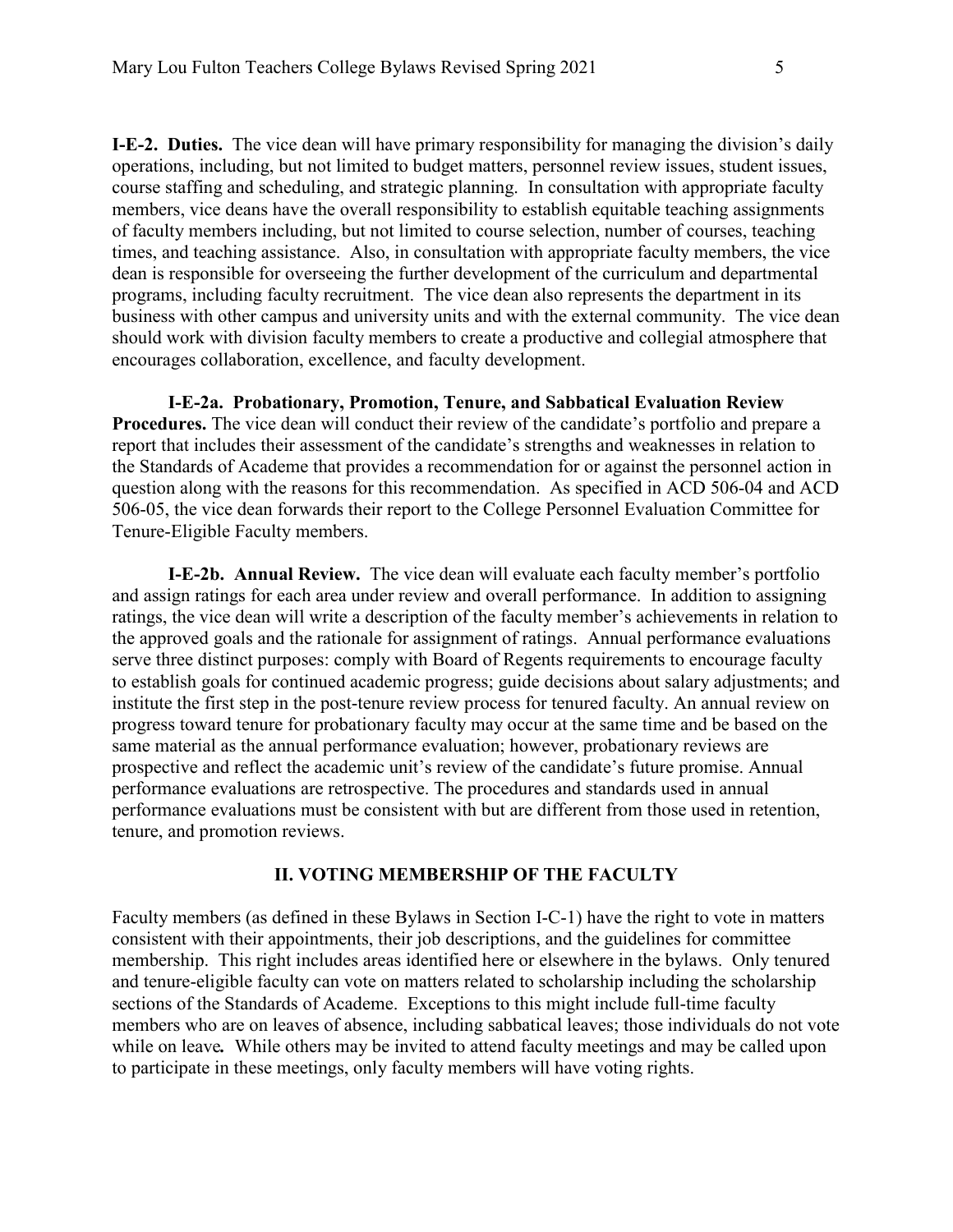#### **III. MEETINGS OF THE COLLEGE**

The dean calls and conducts regular meetings of the faculty at least two times each fall and spring semester. The dean will announce meetings at least two weeks in advance of the meeting, or in extreme cases when meetings must be called on shorter notice. Faculty members are invited to submit additional items to the dean for placement on the agenda. The dean will distribute the agenda at least 48 hours in advance of the meeting. The agendas for regular faculty meetings shall include reports from the leadership team and chairs of standing committees. Faculty members are expected to attend and participate in meetings. When a faculty vote is necessary for the conduct of business or to make a decision during a faculty meeting (which can be virtual or in-person) a quorum of eligible voters is required. In addition, a quorum is required for passage of any items that require a vote, when said vote is solicited outside of a faculty meeting. A quorum, for votes during meetings or votes that are independent of meetings, is defined as a majority (50% plus one). The exception to this rule is that changes to the bylaws require 2/3 in favor of eligible voters. The dean will arrange to have minutes of the meeting taken. The minutes will minimally include the names of the faculty members present, any motions that were made and voted on, and a summary of all decisions made. The dean will approve the minutes for distribution. The faculty will, when necessary, amend the minutes at its next meeting prior to consideration of a motion for approval.

#### **IV. COMMITTEES**

Standing Committees of the College will take minutes including keeping records of their actions and disseminate minutes electronically to the faculty no later than two weeks after the committee meeting. Minutes to be disseminated must not include sensitive material (e.g., personnel decisions, decisions about specific students). Minutes must also be archived electronically for historical purposes. The committee chair should report recommendations, if any, and their rationales within the minutes, and bring any decisions and items needed for faculty deliberation and approval to regularly scheduled faculty meetings. Committee members who are elected to represent a specific division or other unit are responsible for relaying committee actions to their respective vice dean and faculty members.

Committee members are obligated to make good faith efforts to determine when they have a conflict of interest in matters coming before a committee on which they are members. Any faculty member with a conflict of interest must be recused from the discussion and voting on the conflicted matter. Committee elections should be held prior to the end of the spring semester and the term of service will commence on August 16 and end on May 15. Terms of committee members shall be staggered to preserve continuity.

#### **IV-A. STANDING COMMITTEES OF THE COLLEGE**

The College has five standing committees: (a) Curriculum Review, (b) Governance and Policy, (c) Personnel Evaluation Committee for Tenure Eligible Faculty, (d) Personnel Evaluation Committee for Non-Tenure Eligible Faculty, and (e) Student Issues. Faculty members are limited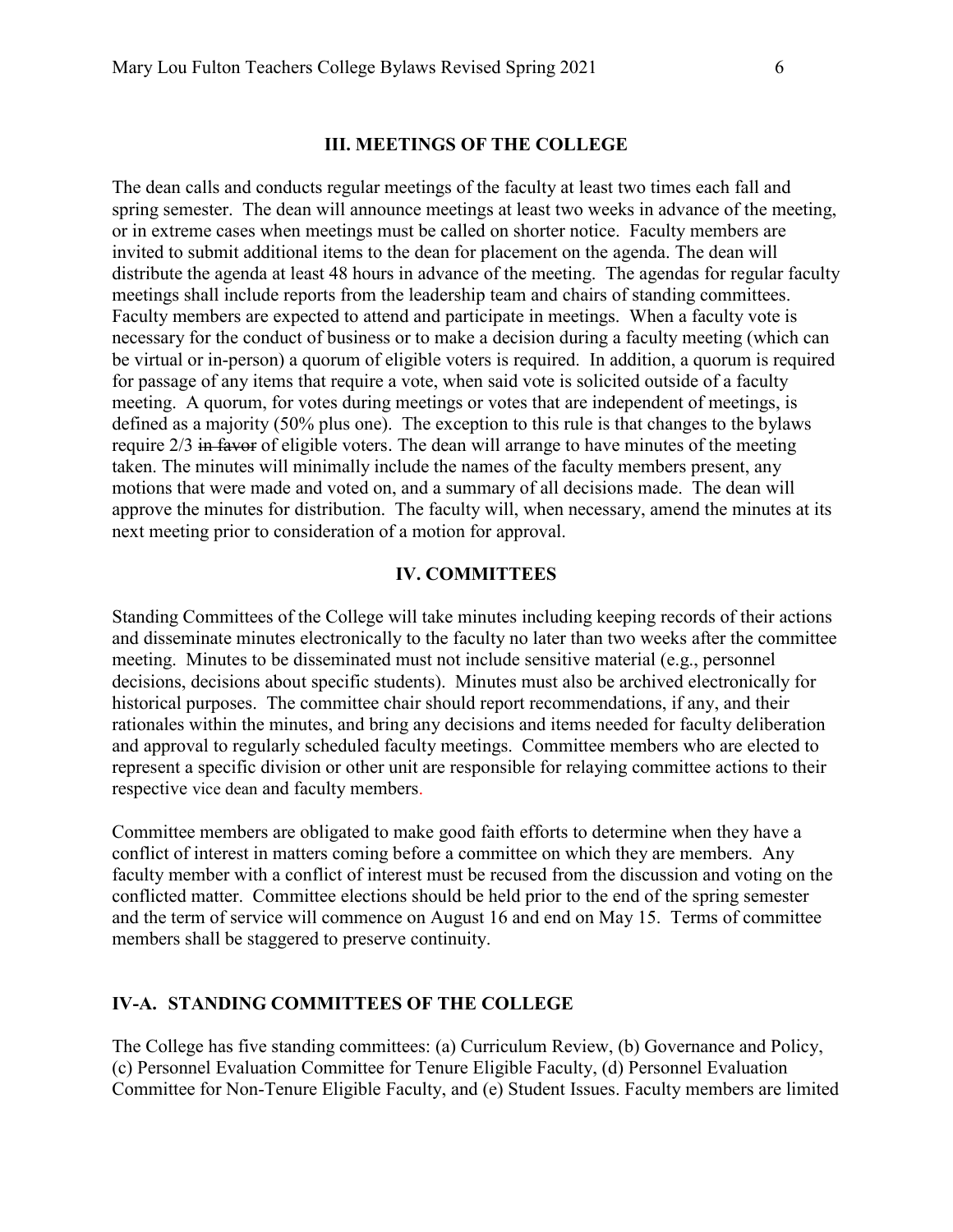to serving on one standing committee at any one time. Members of standing committees serve three-year terms. Faculty members with yearly appointments may serve on standing committees up to three-years or for the duration of their academic appointment. A faculty member cannot serve consecutive terms on the same college standing committee. A chair for each committee must be elected by the members of the committee at its first meeting of the academic year. The chair of a committee must be tenured.

Members of these standing committees will be elected by the voting membership of the College. Membership on each standing committee is staggered to ensure continuity from year-to-year as well as representation across the various faculty appointments as appropriate. The Governance and Policy Committee will conduct elections. Vice deans and those faculty members on sabbatical or on other leaves are not eligible to serve on any standing committee. Vice deans and faculty members can attend standing committee meetings to present items for the committee's consideration. Attendance during deliberations and voting is reserved for standing committee members.

In the event of a standing committee vacancy with more than six months left in the term, whether due to resignation or unforeseen circumstances, the Governance and Policy Committee shall conduct an election for a replacement for the remainder of the term; at the conclusion of that term, the person so selected may or may not run for a full term. With less than six months left in the term of the committee member, the dean shall select a replacement from a list of faculty members who have been nominated for the position, including self-nominations, who will serve for the remainder of the term; at the conclusion of that term, the person so selected may or may not run for a full term.

If the standing committee work needs to be addressed beyond the academic year (summer), the Committee Chairs, and possibly the full committee may be contacted electronically to address the issue $(s)$ .

Individuals on sabbatical leave must resign from all campus obligations, including committees at the College and university levels (ACD 705) during the term of the sabbatical. A replacement will be selected for the sabbatical term based on the provisions in these bylaws. However, faculty members currently on sabbatical or other leaves may stand for election to committees if they can begin their service at the beginning of their elected term.

## **IV-A-1. Curriculum Review Committee**.

The Curriculum Review Committee (CRC) consists of seven members; six of those seven members will be tenure-eligible faculty members and the remainder will be an ex-officio member. The tenure-eligible faculty members shall be elected by the college: Three from Division I and three from Division II. Members shall be elected for a three-year term. Terms shall be staggered to preserve continuity so that two members, one from each Division, rotate on and off the Committee at the beginning and end of each academic year, respectively. The exofficio member is the College's representative to the University Curriculum and Academic Programs Committee (CAPC).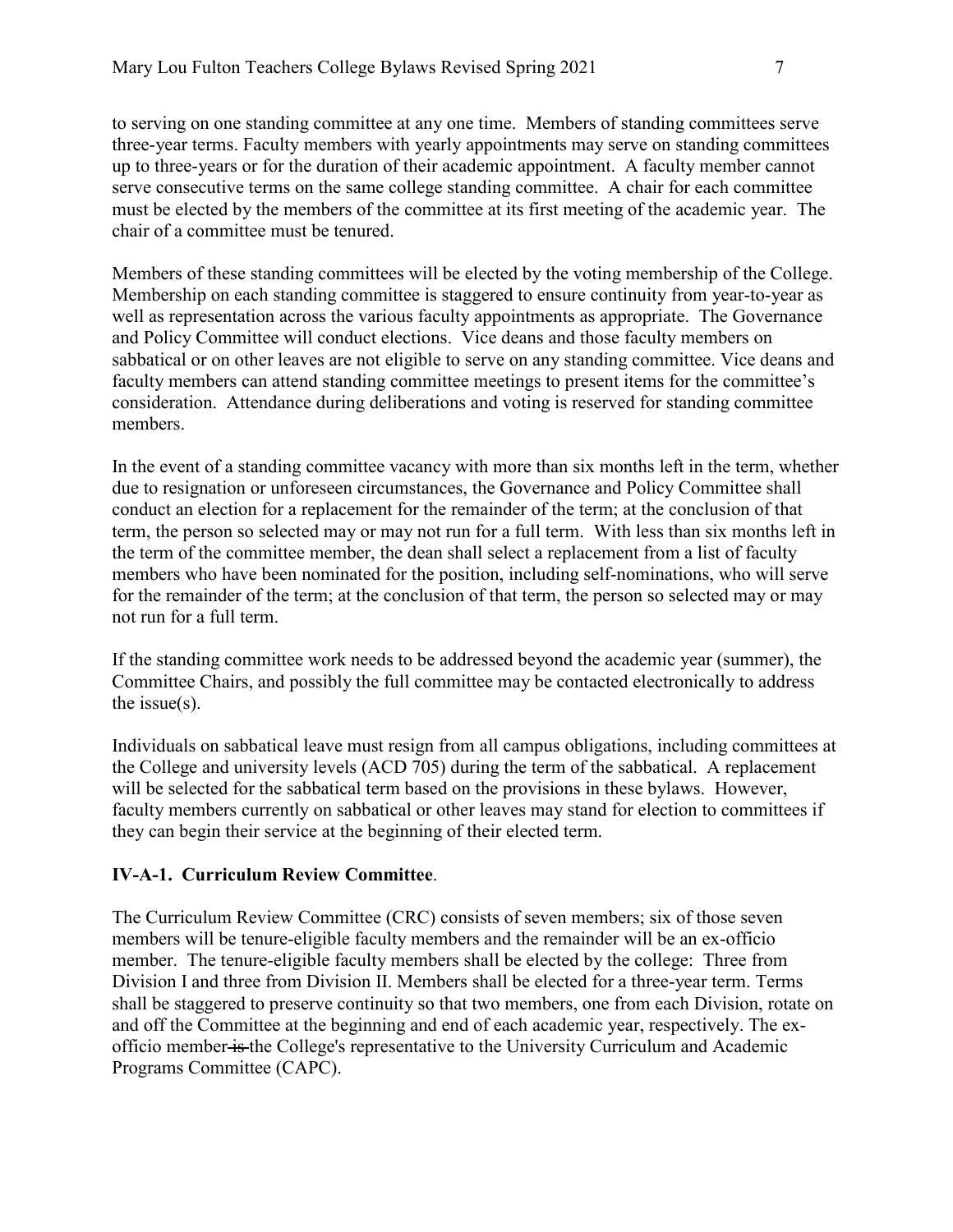All business of the CRC will be conducted during the academic year. The CRC will meet six times during the academic year, three times during the fall semester and three times during the spring semester. Meeting dates and times will be announced at the beginning of each academic year to facilitate curriculum planning and approval. When possible, CRC meeting dates will coincide with college faculty meetings. The Chair of the CRC may call additional meetings of the Committee when circumstances warrant.

**IV-A-1a. Approval functions of the CRC.** The CRC approves curriculum *and* course proposals generated within the College. Prior to consideration of *proposals for curricular change* by the CRC, proposals must be: (a) approved by the discipline and program faculty members; and (b) approved by a vote of faculty members in the Division offering the program. The committee considers the proposal's completeness and it's fit with the mission of the college, division, program, and discipline. Annually, the CRC will establish deadlines for curriculum proposal submissions that are consistent with university timelines. Recommendations of the CRC are sent to the proposer and College dean. Then, the dean or dean's designee assumes responsibility for communicating with other colleges as well as the next levels in the curriculum adoption process (e.g., submission to the ASU Senate Curriculum and Academic Programs Committee). A curricular proposal cannot go directly to the dean or to the Senate.

Prior to approval of new course proposals and modified course proposals by the CRC, those course proposals must have been (a) approved by the discipline and/or program faculty members and (b) approved by the respective vice dean. In making the determination, the committee considers whether such courses and syllabi meet program standards and are consistent with ACD and the ASU Senate Curriculum and Academic Programs Committee policies. The committee's recommendations must be forwarded to the College dean for approval no later than one week prior to curricular approval deadlines established by the provost of the university. All new and modified course proposals advanced to the university review process (e.g. Curriculum Change Maker or subsequent course approval tools) must first be approved by the CRC.

**IV-A-1b. Advisory functions of the CRC.** Representatives from College disciplines, programs, or divisions may bring course and program concept proposals to the CRC for preliminary review to obtain recommendations for development of a full proposal. In determining recommendations, the committee considers college, university, and CRC guidelines and timelines. The CRC reviews proposals from other academic units at ASU or other state universities whose possible implementation might affect college programs, and forwards recommendations from these reviews to the College dean.

**IV-A-2. Governance and Policy Committee.** The Governance and Policy Committee consists of five tenure-eligible faculty members elected at-large. Four of these members, including the committee chair, must be tenured.

This committee: (a) considers and evaluates the strategic mission of the College; (b) advises the dean on how the strategic mission might be accomplished; (c) reviews and recommends changes annually, if needed, to these Bylaws; (d) evaluates and recommends to the faculty changes, if needed, in the Standards of Academe; and (e)solicits nominations for elections to standing committees and oversees the process with assistance from the dean's office.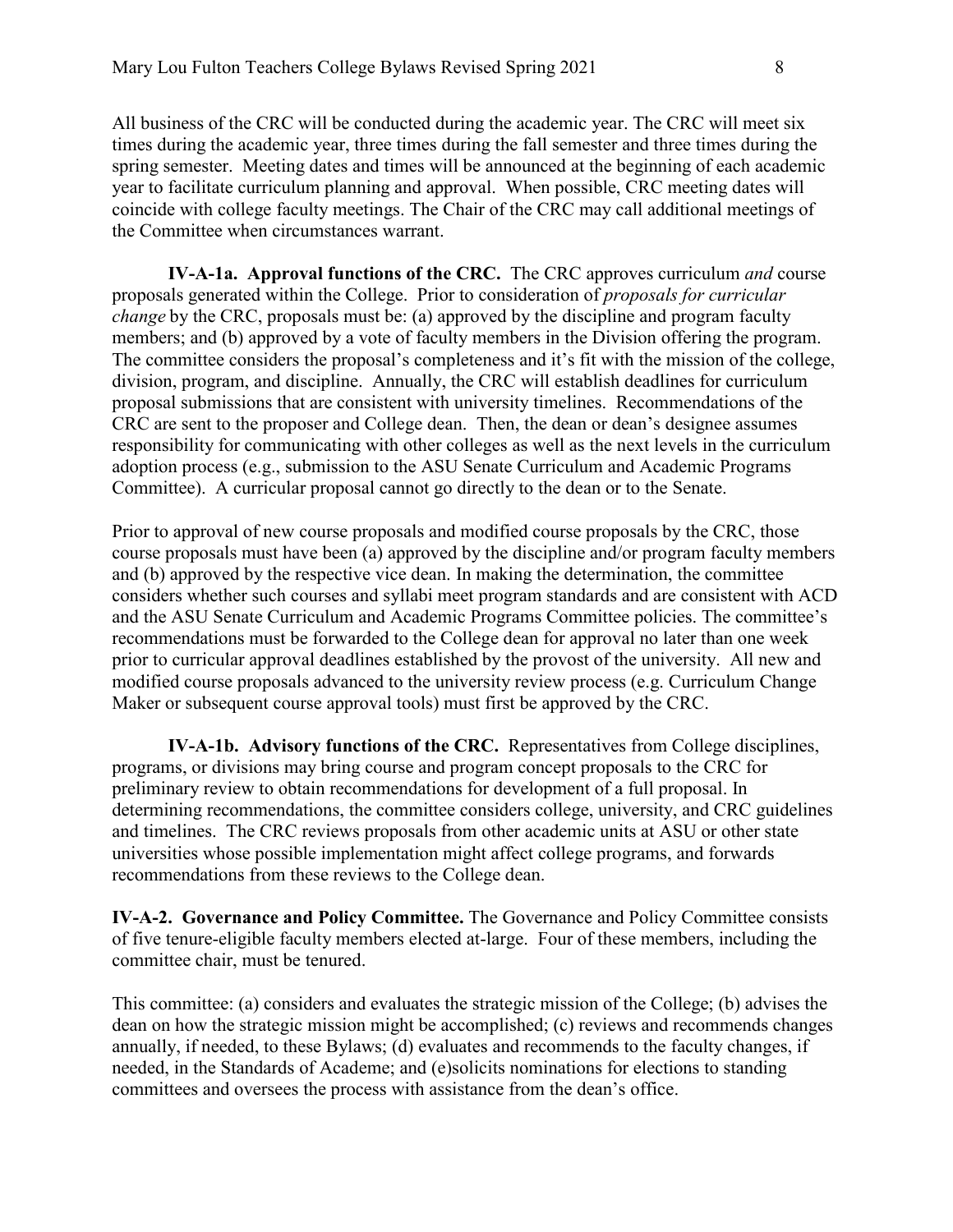**IV-A-3. Personnel Evaluation Committee for Tenure-Eligible and Tenured Faculty.** The Personnel Evaluation Committee (PEC) consists of seven tenured faculty members elected atlarge. Only tenured faculty members who are reviewed for annual performance by the committee are eligible to serve on it. Faculty members seeking either promotion or a sabbatical leave are not eligible to serve on the committee during the year of application for promotion or leave. When reviews are conducted, a faculty member must be recused if a family member's materials are under review and/or when the faculty member's materials are being reviewed.

**IV-A-3a**. **Duties**. The committee performs three duties in accord with the principles, standards, and procedures detailed in the Standards of Academe and relevant Arizona Board of Regents and university policies: (a) with the exception of an ad hoc promotion to full professor committee as stipulated below, it evaluates tenure-eligible and tenured faculty (b) it evaluates tenure-eligible and tenured faculty performance and makes its recommendations to the dean regarding each faculty member's annual performance review; and (c) it proposes to the Governance and Policy Committee possible changes in the college governance documents that bear on its personnel evaluation charges and the academic award system.

**IV-A-3b. Procedures.** At the initial meeting of the PEC, the committee will review the Standards of AcademeSOA to ensure that there is uniform understanding of the Standards of AcademeSOA as they apply to the reviews and recommendations for which they are responsible. Deliberations and recommendations about faculty members must be held in strict confidence. Reviews must be carried out in accordance with the schedule of personnel actions. If the committee's vote is not unanimous, the written report should reflect these judgments and provide majority and minority opinions. The written report should be reviewed, discussed, and signed by the entire committee prior to sending it to the dean.

**IV-A-3b1. Annual Performance Evaluation Procedures**. The committee will evaluate the portfolio and recommend ratings for each area under review (scholarship, teaching, and/or service) as appropriate to the terms of individual's annual workload agreements and overall performance. In addition to assigning ratings, the committee will write a description of the faculty member's achievements and provide a rationale for its recommendations. The PEC reports are forwarded to the dean. Copies of the recommendations made by the committee and the vice-dean's decision are forwarded to the faculty member after the procedure is completed.

**IV-A-3b2. Probationary, Promotion, Tenure, and Sabbatical Evaluation Review Procedures.** The review of each candidate's portfolio will be made by the appropriate Personnel Evaluation Committee, which will prepare a written report that outlines the candidate's strengths and weaknesses in relation to the Standards of Academe and that also provides a recommendation for or against renewal, promotion, or tenure along with reasons for this recommendation. As specified in ACD 506-04 or 506-05, the committee makes an independent recommendation, which is informed by the vice deans report and submits its recommendation to the dean. The vice dean will conduct their review of the candidate's portfolio prior to the review by PEC and prepare a report that includes their assessment of the candidate's strengths and weaknesses in relation to the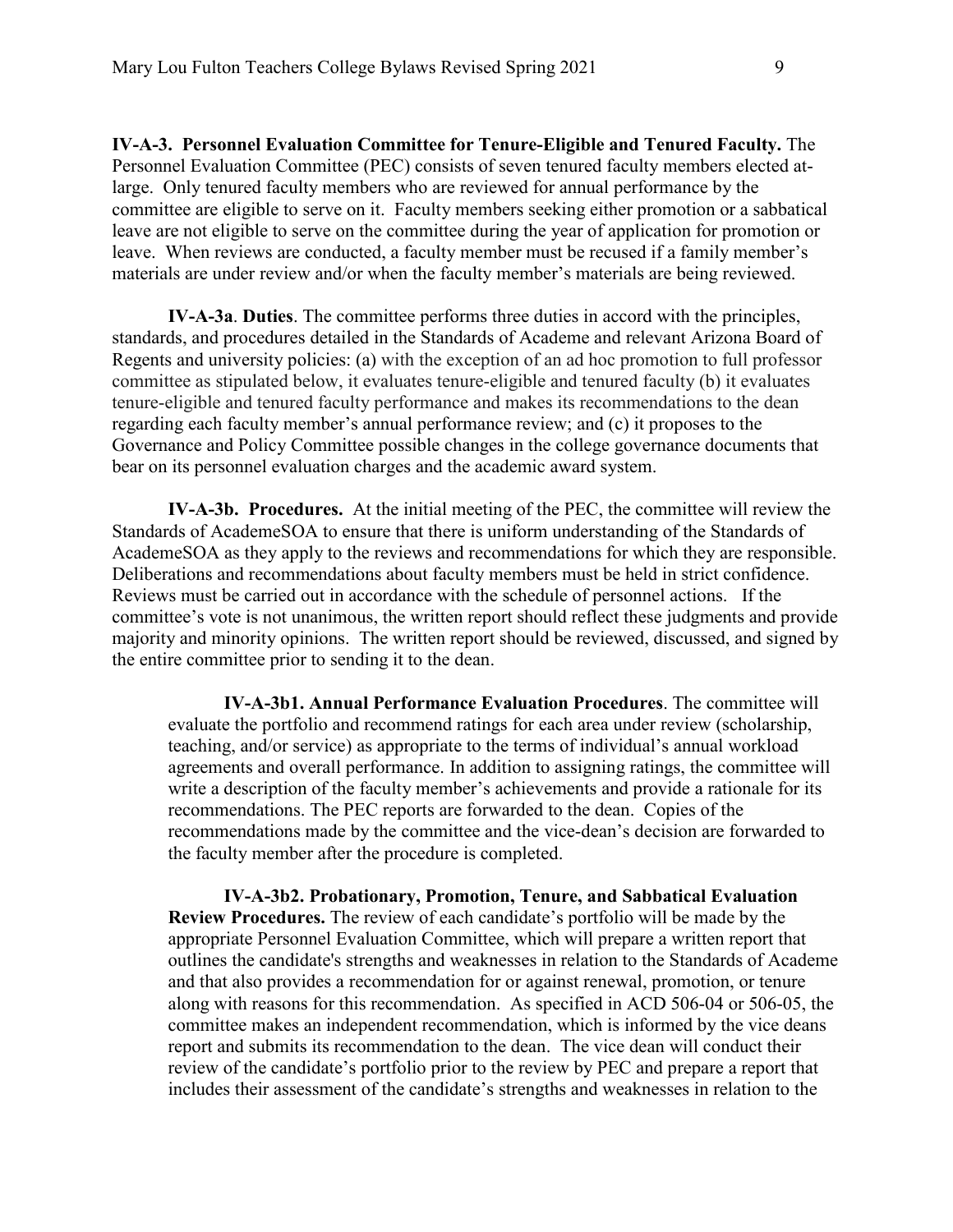Standards of Academe that provides a recommendation for or against the personnel action in question along with the reasons for this recommendation. The Vice Dean's report shall be accessible to the PEC when it starts its review process.

**IV-A-3b-3. Procedures for Promotion to Full Professor.** An ad hoc committee consisting of five (5) full professors will be formed when a faculty member seeks promotion to full professor, all full professors currently serving on the PEC must serve on this ad hoc committee. If there are fewer than five full professors on the PEC, an election will be held to complete the five-member committee with any additional members. Members who are elected and not currently serving on the PEC will serve for a one-year term. Faculty members of the ad hoc committee may not serve for more than three consecutive one-year terms.

Full professors eligible to serve on the hoc committee must have a tenured appointment within the College, and none can hold an administrative position. This committee evaluates candidates for promotion to the rank of professor and makes a final written recommendation to the dean.

Faculty who currently serve on a standing committee may serve on this committee. The committee chair will be determined by the members of the committee.

The dean or dean's designee will notify those full professors serving on the ad hoc committee to review materials of the faculty member seeking promotion to full professor. A time and date for the initial meeting of the committee will be established by the office of the dean. At the initial meeting of the committee, members will select a chair. The committee members will individually review all materials submitted by the candidate and collectively deliberate on the merits of the candidate's file. As specified in ACD 506-05, the committee's deliberations and its recommendation are informed by the vice dean's report. The vice dean will conduct their review of the candidate's portfolio prior to the review by the ad hoc promotion Committee and will prepare a report that includes the vice dean's assessment of the candidate's strengths and weaknesses in relation to the Standards of Academe that provides a recommendation for or against the personnel action in question along with the reasons for this recommendation. The vice dean report shall be accessible to the ad hoc committee when it starts its review process.

When promotion review is conducted, a faculty member must be recused if a family member's promotion materials are being reviewed. A faculty member is also recused if they have published or closely collaborated with the candidate for promotion.

**IV-A-4. Personnel Evaluation Committee for Non-tenure Eligible Faculty.** The Personnel Evaluation Committee (PEC) for Non-tenure Eligible Faculty consists of seven elected faculty members, made up of three tenured faculty members and four non-tenure eligible faculty members who have been employed by the College full-time for at least two years. Faculty members seeking promotion are not eligible to serve on the committee during the year of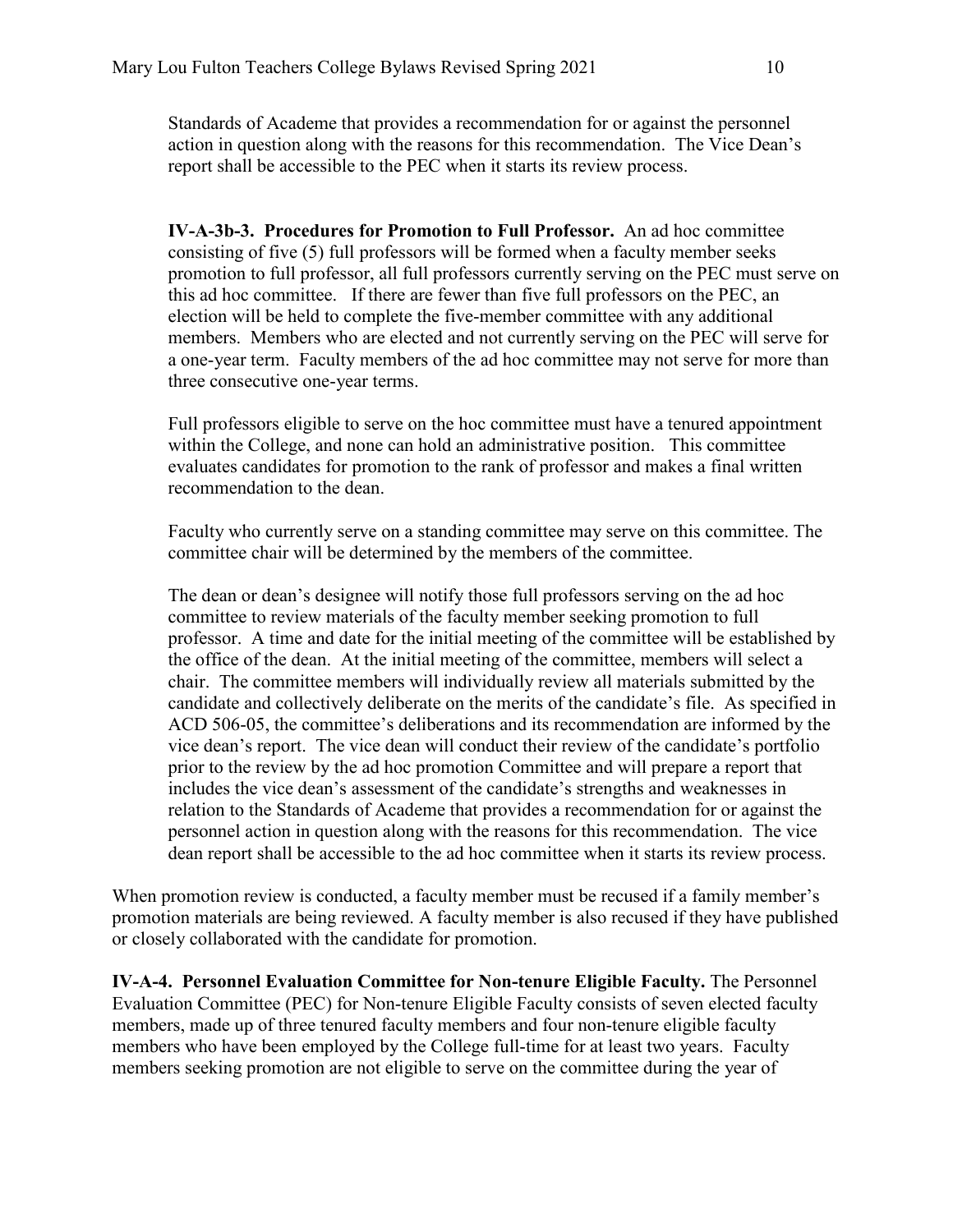application for promotion. For annual performance reviews, each committee member must be recused when their portfolio or when their family member's materials are reviewed.

**IV-A-4a. Duties.** The committee performs three duties in accordance with the principles, standards, and procedures detailed in the Standards of Academe and relevant Arizona Board of Regents and university policies: (a) it evaluates non-tenure eligible faculty performance and makes its recommendation to the vice dean regarding requests for promotion; (b) it evaluates non-tenure eligible faculty performance and makes its recommendations to the dean regarding each faculty member's annual performance review; and (c) it proposes to the Governance and Policy Committee possible changes in the College governance documents that bear on its personnel evaluation charges and the academic award system.

**IV-A-4b. Procedures.** At the initial meeting of the PEC for Non-tenure Eligible Faculty, the committee will review the Standards of Academe to ensure that there is uniform understanding of the Standards of Academe as they apply to the reviews and recommendations for which they are responsible. Deliberations and recommendations about faculty members should be held in strict confidence. Reviews must be carried out in accordance with the schedule of personnel actions.

**IV-A-4b. Annual Performance Evaluation Procedures**. The committee will evaluate the portfolio and assign ratings for each area under review (teaching and/or service) as appropriate to the terms of individual's annual workload distribution and overall performance. In addition to recommending ratings, the committee will write a description of the faculty member's achievements and provide a rationale for assignment of the ratings. The chair of the committee will forward the evaluation reports to the Dean. Copies of the recommendations by the committee and the vice dean's decision are both forwarded to the faculty member after the procedure is completed.

#### **IV-A-5. Student Issues Committee**

The committee consists of: (a) one tenured faculty representative and one tenure-eligible faculty representative from each division; (b)associate director of professional experiences; (c) the director of graduate services; (d) the director of undergraduate services; and (e) one student selected by the chair of the committee as per the recommendation of the committee as a whole.

**IV-A-5a. Duties.** Subject to relevant university policies, the Student Issues Committee College Hearing Board addresses formal student appeals of decisions made by the vice dean. These may include: grade and plagiarism appeals and appeals regarding student status issues (e.g., program dismissals, student continuation issues, etc.). The committee is convened to serve as a hearing board. The committee forwards its recommendations to the dean. The Student Issues Committee meets at least once each semester in order to review, develop and make recommendations to the faculty,vice deans, and dean regarding college policies and procedures affecting students, such as those relating to admissions, continuation, retention, or professional conduct.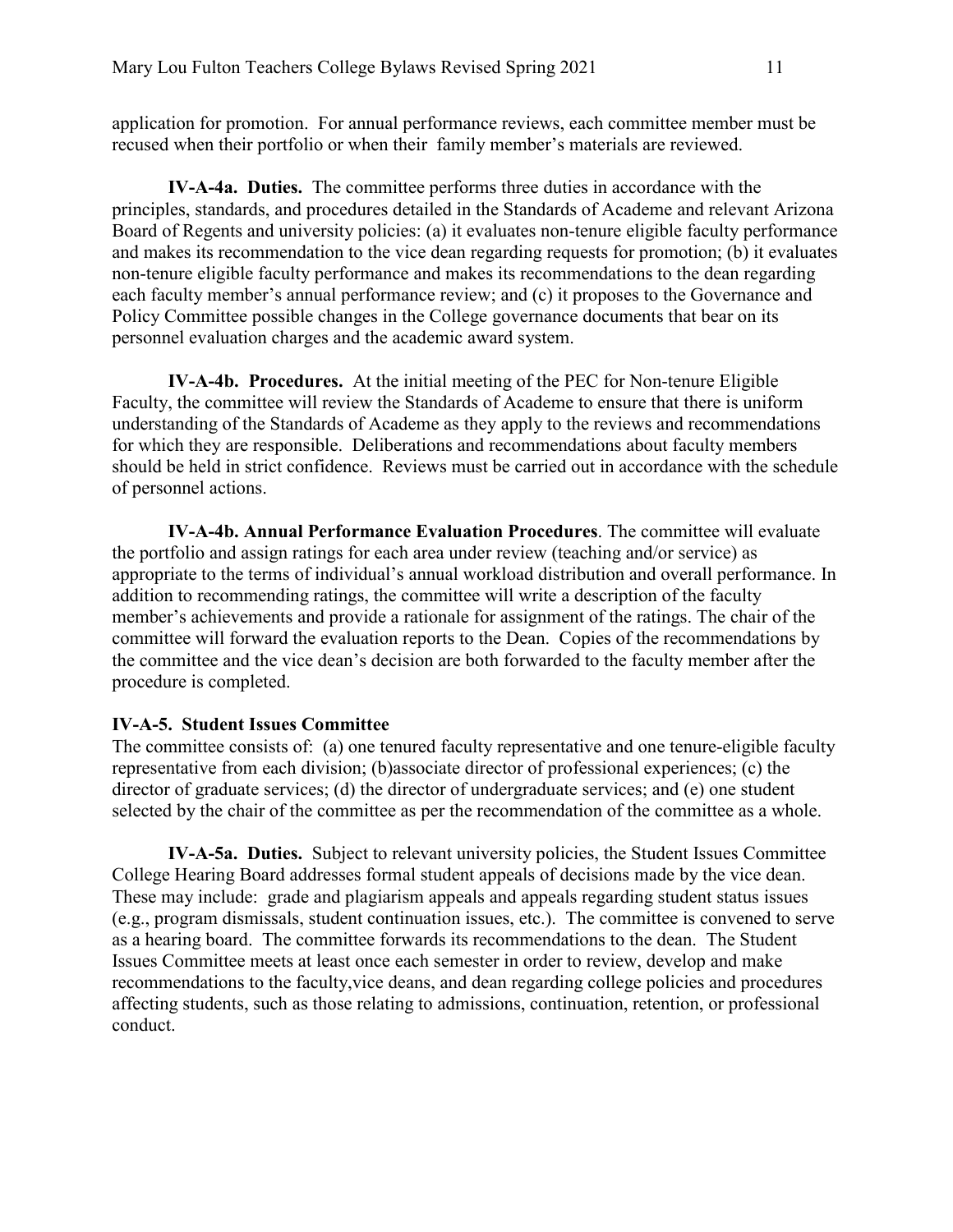### **IV-B. AD HOC COMMITTEES**

The dean appoints ad hoc committees as needed by the College. Such committees include accreditation review committees, faculty search committees (subject to the provisions below), or committees needed for specific tasks. Depending on the committee's charge, the dean may appoint a committee chair or ask that the members elect the chair.

**IV-B-1 . Tenure Eligible Search Committees**. Search committees consist of four tenureeligible faculty members. All tenure-eligible faculty members of the College are eligible to serve on search committees. Consistent with the policies established in ACD 111-01, at least half of the members of each search committee shall be elected by tenure-eligible faculty members in the College in elections conducted by the Governance Committee. The remaining members of the search committee including its chair are appointed by the dean. Once a search is approved, the dean notifies the chair of the Governance Committee to solicit nominees and conduct elections for each search committee.

**IV-B-1a. Duties.** In consultation with the dean or their designee, it is the responsibility of the search committees to manage faculty searches (e.g., make determinations of job descriptions, advertise openings, receive and maintain applications, and prepare required university and campus reports). Having reviewed applications and supporting materials, conducted interviews, checked references, and sought input from the faculty, search committee members should report on the final candidates' strengths and weaknesses to the dean, who is in turn responsible for communicating their recommendation to individuals at the next level in the appointment process.

**IV-B-1b. Procedures.** The faculty and the dean should collaborate to: (a) ensure that at least one member of the search committee is from the division and discipline area in which the vacancy is located; and (b) ensure that search committees follow all relevant Arizona Board of Regents, university policies, and the approved recruitment and hiring procedures issued by the vice provost for academic affairs.

#### **IV-B-2. Search Committees for Non-Tenure Eligible Faculty.**

Search committees for non-tenure eligible faculty consist of four faculty members. All faculty members of the college are eligible to serve on these search committees. Consistent with the policies established in ACD 111-01, at least half of the members of each search committee shall be elected by faculty members in the College with elections conducted by the Governance Committee. The remaining members of the search committee including its chair are appointed by the dean. Once a search is approved, the dean notifies the chair of the Governance Committee to solicit nominees and conduct elections for each search committee. Elections for these searches may include tenure or tenure-eligible faculty and non-tenure eligible faculty.

**IV-B-2a. Searches.** In consultation with the dean or the dean's designee, it is the responsibility of the search committees to manage non-tenure-track faculty searches (e.g., make determinations of job descriptions, advertise openings, receive and maintain applications, and prepare required university and campus reports). Having reviewed applications and supporting materials, conducted interviews, checked references, and sought input from the faculty, search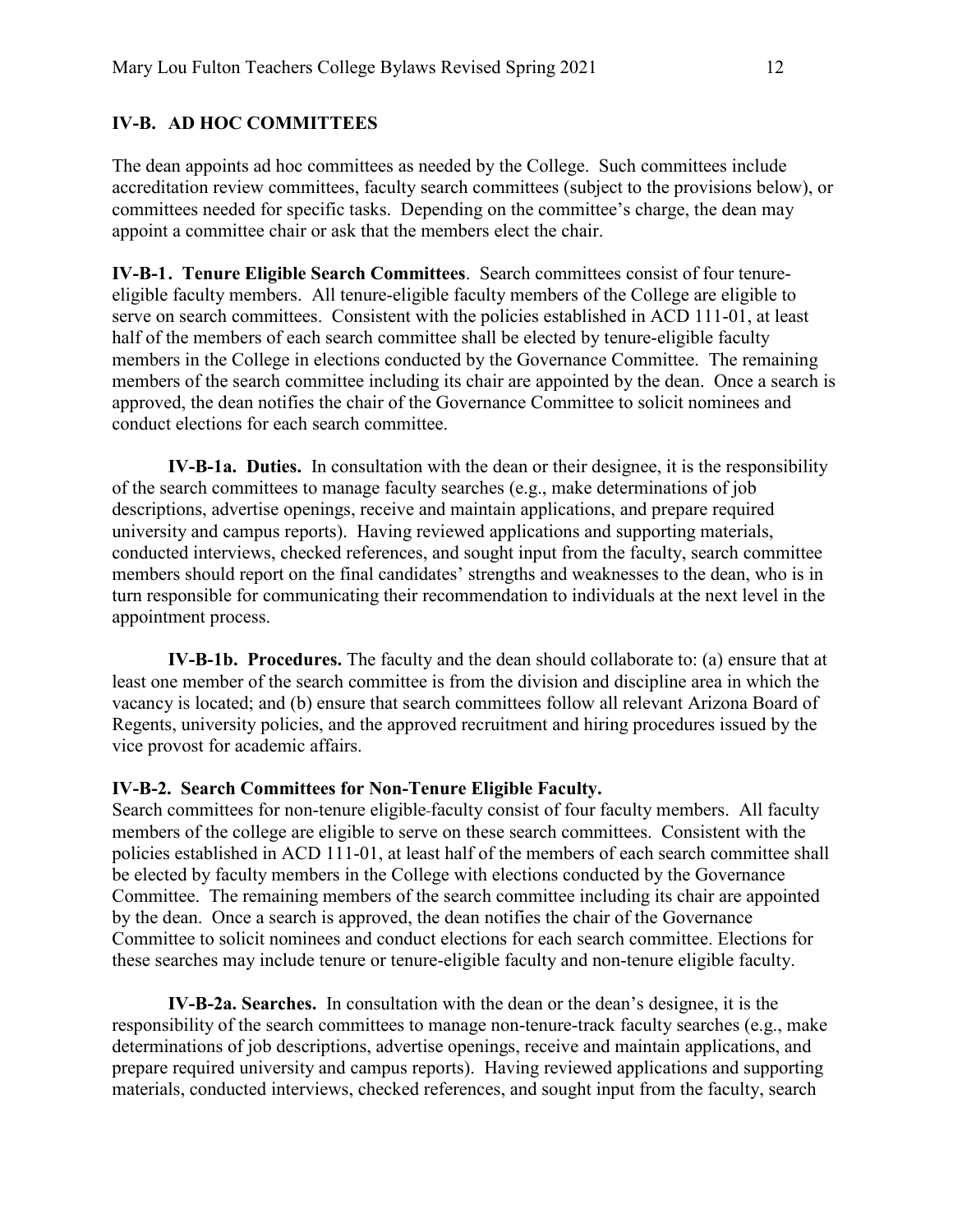committee members should report on the final candidates' strengths and weaknesses to the dean, who is in turn responsible for communicating their recommendation to individuals at the next level in the appointment process.

**IV-B-2b Procedures.** The faculty and the dean should collaborate to: (a) ensure that at least one member of the search committee is from the division and discipline area in which the vacancy is located; and (b) ensure that search committees follow all relevant Arizona Board of Regents, university policies, and the approved recruitment and hiring procedures issued by the vice provost for academic affairs.

**IV-B-3. Doctoral Executive Council.**The Doctoral Executive Council (DEC) shall be considered a Council that includes appointed and elected faculty members, doctoral students and staff. The DEC shall be comprised of the following members: Appointed-Executive Director of the Doctoral Programs (serving as Chair of the DEC); Appointed-Chairs of the three Doctoral Program Committees, including LLT, EPE and L&I; Elected-four tenured – tenure track at-large members (2 faculty elected from Divisions 1 and 2 each), Elected- student representative from the Teachers College Doctoral Council and one elected student at-large representative. Nonvoting members, including the Doctoral Program Committee's administrative assistants and program coordinators, will be included. DEC meetings are open for all faculty and agendas and meeting minutes will be posted in accordance with MTLTC Bylaws. The Vice Deans and representatives from the Office of Scholarship and Innovation are invited regularly to join DEC meetings for updates and collaborations.

**IV-B-3a. Duties.** The DEC shall be responsible for the integrity and quality of doctoral education across the College. Its duties include (a) developing procedures, policies, and guidelines that apply across doctoral programs and within specific programs, (b) planning and conducting assessment and evaluations for improvement of doctoral programs in the college, (c) addressing individual issues as requested by the Dean, Vice Deans, and brought forward from the Governance and Policy Committee, and d) overseeing, reviewing, and revising curriculum requirements and procedures in accordance with faculty input and voting. Responsibility to College Faculty: The Doctoral Executive Committee represents all MLFTC faculty in overseeing doctoral programs including procedures, curriculum, and evaluation. The DEC will seek input from faculty in a timely manner regarding cross-program issues that arise during each academic year. In addition, the DEC shall provide the college faculty with written proposals for changes to the doctoral curriculum and substantive structural changes guiding doctoral program operations to be voted on in a timely manner. The DEC will provide a reasonable opportunity for input before making decisions or requesting a faculty vote on specific proposals. The Doctoral Executive Council shall report annually to the College faculty on the status of doctoral education in the College and post minutes and agendas according to stated bylaw procedures. The DEC is accountable to the college bylaws.

### **V. PROCEDURES FOR AMENDING THE BYLAWS**

The Governance and Policy Committee shall request written suggestions from the faculty for revisions, additions, and deletions to these Bylaws. A draft containing the appropriate